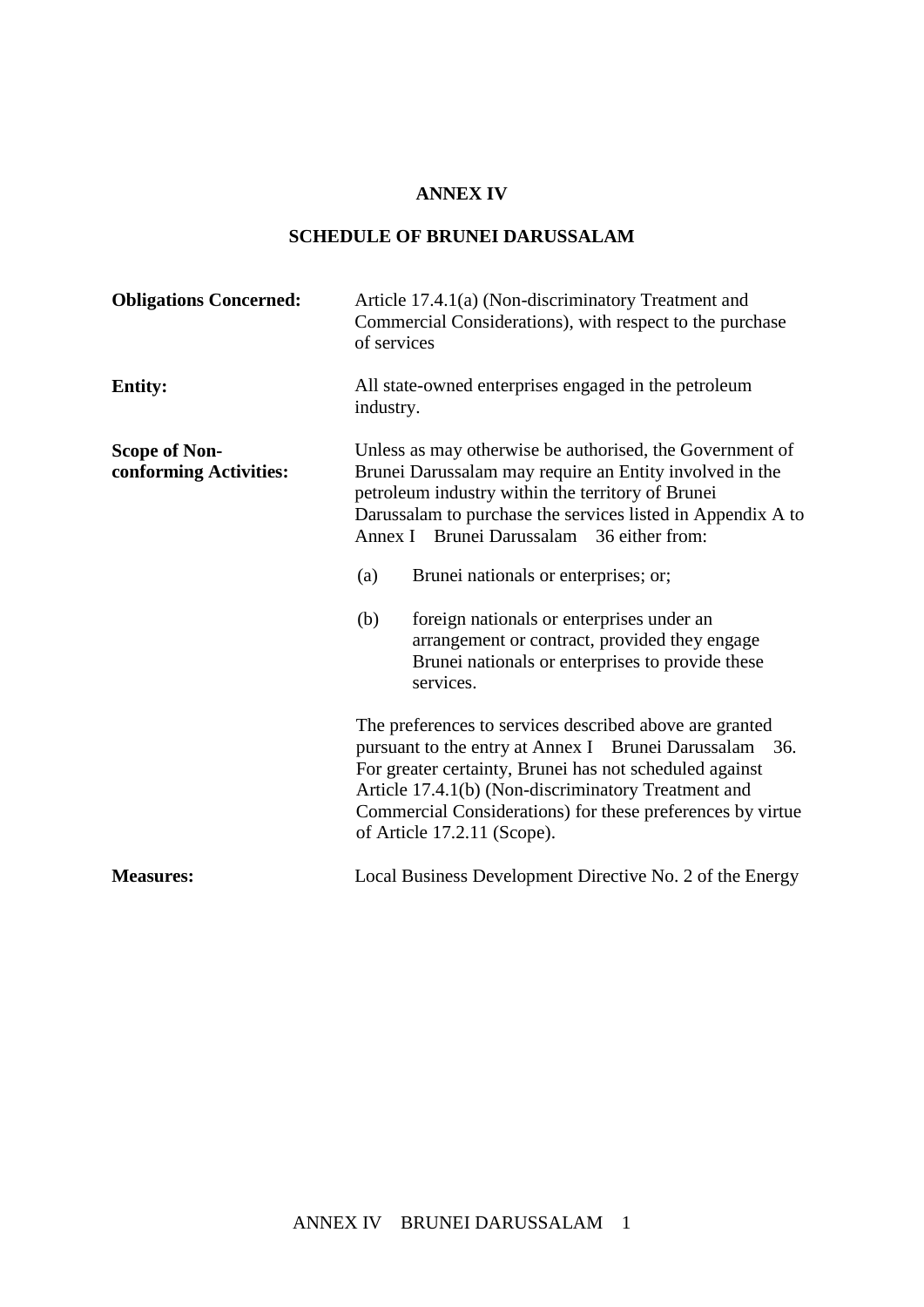| <b>Obligations Concerned:</b>                  | Article 17.4.1(a) (Non-discriminatory Treatment<br>and<br>Commercial Considerations), with respect to the sale of<br>goods or services.                              |  |  |
|------------------------------------------------|----------------------------------------------------------------------------------------------------------------------------------------------------------------------|--|--|
|                                                | Article 17.4.2(a) (Non-discriminatory Treatment<br>and<br>Commercial Considerations), with respect to the sale of<br>goods or services.                              |  |  |
| <b>Entity:</b>                                 | All state-owned enterprises or designated monopolies<br>engaged in the supply of natural gas or manufactured<br>petrochemical products and their derivatives.        |  |  |
| <b>Scope of Non-</b><br>conforming Activities: | Brunei Darussalam may require the Entity to accord<br>preferential rates in the sale of natural gas or manufactured<br>petrochemical products and their derivatives: |  |  |
|                                                | for the purposes of power generation;<br>(a)                                                                                                                         |  |  |
|                                                | promoting foreign investment; or<br>(b)                                                                                                                              |  |  |
|                                                | promoting the development of economic activity,<br>(c)                                                                                                               |  |  |
|                                                | in the territory of Brunei Darussalam.                                                                                                                               |  |  |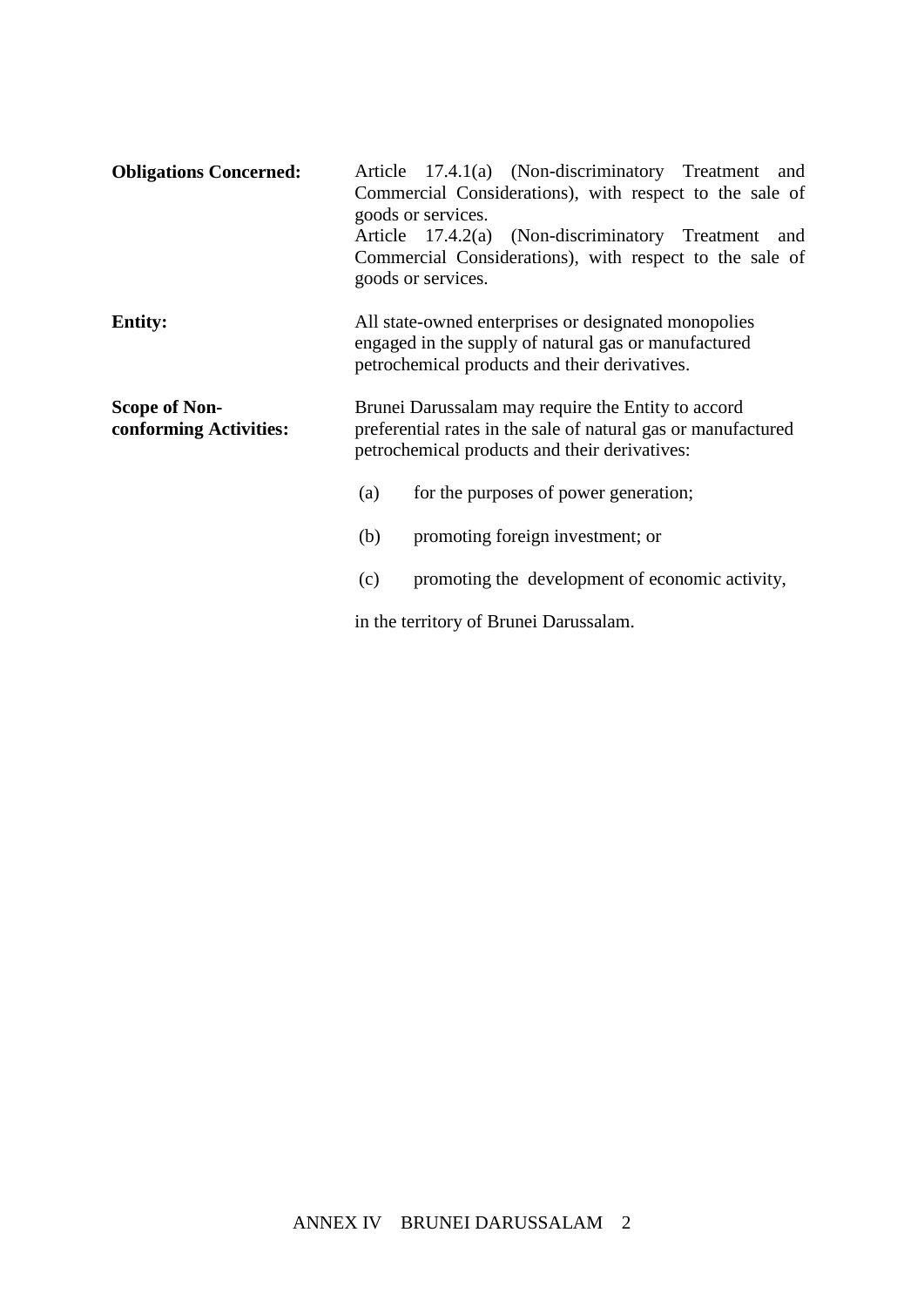| <b>Obligations Concerned:</b>                  |                                                                                                                         | Article 17.6.1(b) (Non-commercial Assistance)<br>Article 17.6.2(b) (Non-commercial Assistance)                          |  |
|------------------------------------------------|-------------------------------------------------------------------------------------------------------------------------|-------------------------------------------------------------------------------------------------------------------------|--|
| <b>Entity:</b>                                 | Brunei National Petroleum Company Sdn. Bhd., PB<br>Trading Sdn. Bhd. and PB Services Sdn. Bhd. and their<br>successors. |                                                                                                                         |  |
| <b>Scope of Non-</b><br>conforming Activities: | services:                                                                                                               | Brunei Darussalam may provide non-commercial assistance<br>to the Entity with respect to its supply of the following    |  |
|                                                | (a)                                                                                                                     | marketing of crude oil, liquefied natural gas,<br>methanol and other petroleum products;                                |  |
|                                                | (b)                                                                                                                     | drilling mud supply services;                                                                                           |  |
|                                                | (c)                                                                                                                     | plug and abandonment services;                                                                                          |  |
|                                                | (d)                                                                                                                     | wireline services; and                                                                                                  |  |
|                                                | (e)                                                                                                                     | asset integrity repair and maintenance services in<br>the oil and gas industry, including power<br>generation services. |  |
| <b>Transition Period:</b>                      | This entry shall cease to have effect three years after entry<br>into force of this Agreement for Brunei Darussalam.    |                                                                                                                         |  |